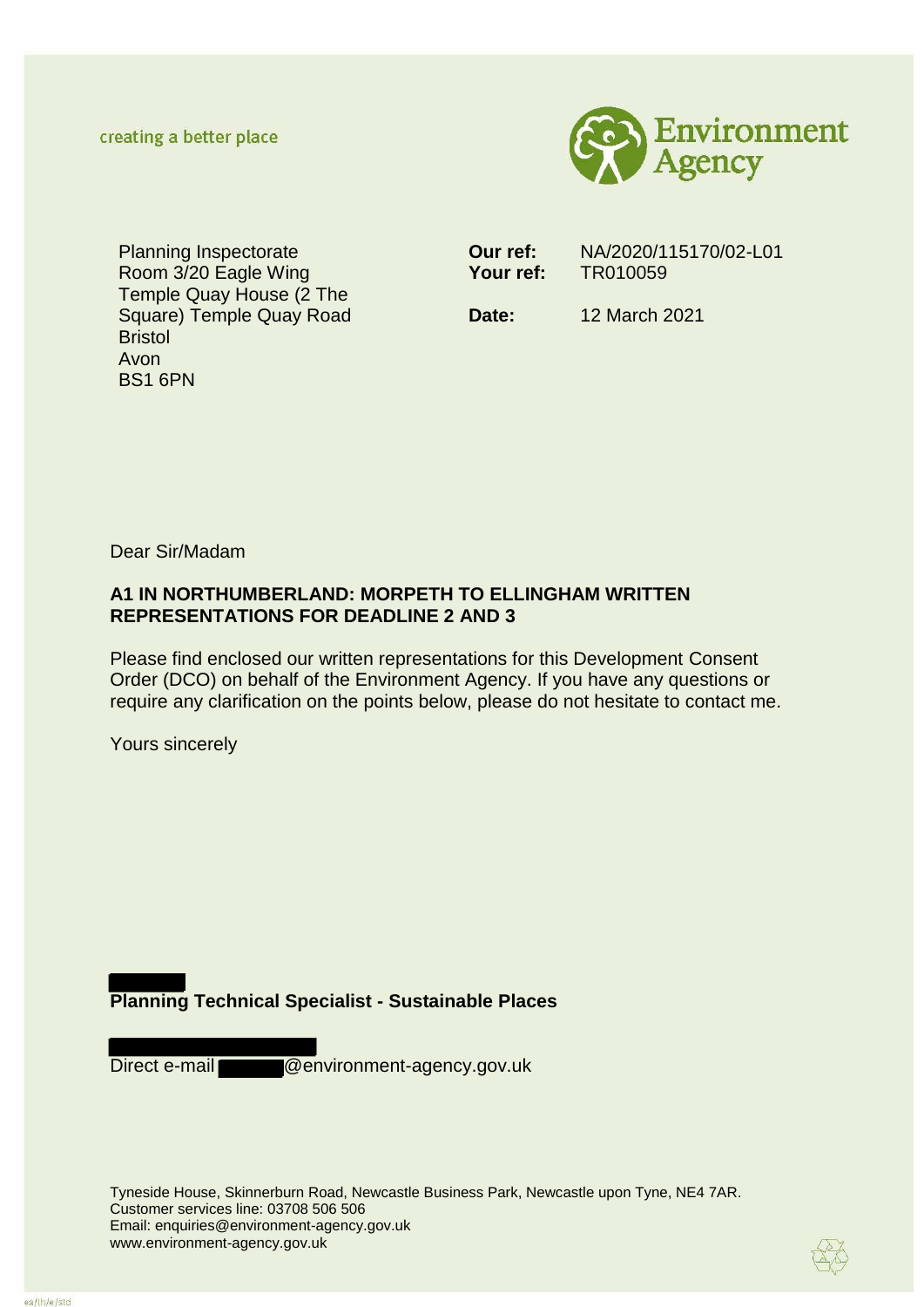

# **A1 IN Northumberland: Morpeth to Ellingham DCO Application Planning Inspectorate Reference: TR010059**

### **Summary of Written Representations On behalf of the Environment Agency (EA)**

Our response is based upon the DCO information originally submitted and accepted by the Inspector.

### **6.29 Annex A - Approach to the Assessment of Losses and Gains of Watercourses [REP2-010]**

We would welcome clarity regarding the definition of 'watercourse' that has been used for this assessment. Section 1.1.1 of this assessment refers to a watercourse as running water. 7.9.1 Appendix A Response to RR-04 Environment Agency - Rev 0 [REP1-065], section A.75 states all watercourses within the DCO order limits have been identified as Habitats of Principal Importance. However, page 7 of 3.1 Draft Development Consent Order - Rev 3a [REP3-005], states that a watercourse includes 'all rivers, streams, ditches, drains, canals, cuts, culverts, dykes, sluices, sewers and passages through which water flows except a public sewer or drain'. The Water Framework Directive (WFD) seeks to manage, protect and improve the water environment and applies to all rivers (including drains and ditches), lakes, estuaries, coastal waters and groundwater. With this in mind, we would welcome clarity regarding why and how have the Cotting Burn, tributary of the Earsdon Burn, unnamed ditch (north of Longdike Burn) and tributary of Thirsdon Burn have been reassigned as dry ditches within this assessment.

There appears to be a heavy reliance on the planting of woodland as mitigation or compensation for the loss of watercourse. Tree planting is not like for like compensation. This tree planting is often described as 'wet woodland' creation, which we believe is an incorrect definition of the habitat created and should be reclassified as riparian woodland unless it can be clearly demonstrated that wet woodland is being created. We would welcome a package of works that would prove meaningful compensation for the loss of watercourse. We note an updated net loss of 11.69% of watercourse and a gain of 7.21% of area based units and as such, we would encourage opportunities to compensate for this loss with equivalent river based units. Where river units or length are lost, common compensation measures that we encourage often include the re-naturalising and re-meandering of heavily modified and straightened watercourses.

We disagree with the statement 'otters are assessed as likely absent from the order limits of Part B'. The applicant has not taken into account historical records and as such has not taken a precautionary or full informed approach to their assessment, despite an acknowledgement that 'the desk study recorded 13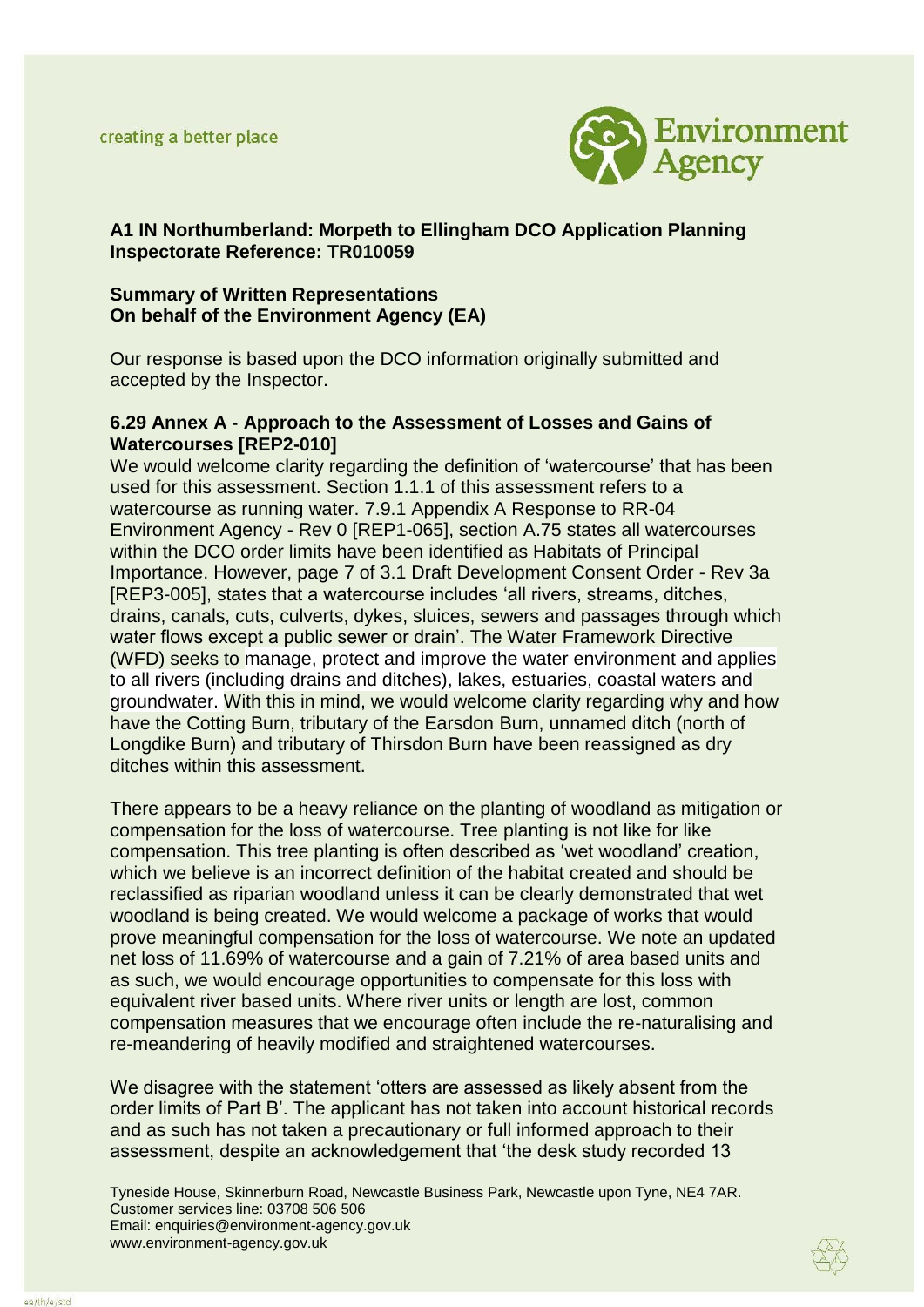

records of otter within the 2km search area'. We expect the assessment to be revised to acknowledge the likelihood of otters within Part B and the increased risk the widened road and longer culverts are likely to pose on commuting otters. We also encourage as part of the assessment, that a form of connectivity assessment is undertaken to inform the mitigation required.

# **7.9.1.1 Annex A - Culvert Mitigation Strategy - Rev 0 [REP1-066]**

The applicant needs to provide compensation for the loss of watercourses and habitats, which is not evident in the culvert mitigation strategy or the Outline Construction Environmental Management Plan (CEMP) - Rev 2 [REP3-013]. The mitigation strategy states large areas of wet woodland will be created which we believe is an incorrect definition of the habitat created and should be reclassified as riparian woodland, unless it can be clearly demonstrated that wet woodland is being created. We are unable to see the evidence of this and would recommended that these proposals are included in the Landscape Mitigation Masterplan or similar plan.

We welcome the intention to improve 850m of Longdyke Burn as a result of the 79.2m increased culverting of this watercourse. We request that further details and clarity are provided on this proposal.

## **7.3 Outline Construction Environmental Management Plan (CEMP) - Rev 2 [REP3-013]**

We request that a number of the actions set out in the outline CEMP are updated to reflect best practice and that further information is provided. In particular, we welcome further information regarding the provision of 38ha of 'wet woodland' and 12ha of 'marginal planting'.

The culvert mitigation strategy indicates a loss of 543.3m of riparian and river habitat whereas Annex A – Approach to the Assessment of Losses and Gains of Watercourses [REP2-010] suggests the total length to be 427m. This is a discrepancy of 116.3m. We would welcome clarification on the total length of riparian and river habitat that will be lost due to the culverting of watercourses.

The Environment Agency must be consulted on the detailed CEMP. We request the inclusion of a requirement stating that the detailed CEMP will be approved by the Secretary of State following consultation with Northumberland County Council and the Environment Agency.

### **[6.32 Environmental Impact Assessment -](https://infrastructure.planninginspectorate.gov.uk/wp-content/ipc/uploads/projects/TR010059/TR010059-001295-David%20Morrow%20on%20behalf%20of%20the%20Applicant%20-%20Other-%20Environmental%20Impact%20Assessment%20(EIA)%20Information%204.pdf) River Coquet Geomorphology [Modelling Assessment](https://infrastructure.planninginspectorate.gov.uk/wp-content/ipc/uploads/projects/TR010059/TR010059-001295-David%20Morrow%20on%20behalf%20of%20the%20Applicant%20-%20Other-%20Environmental%20Impact%20Assessment%20(EIA)%20Information%204.pdf) [REP3-009]**

The revised Geomorphology assessment has acknowledged our concerns and demonstrates that the proposals will not lead to any deterioration in the River Coquet.

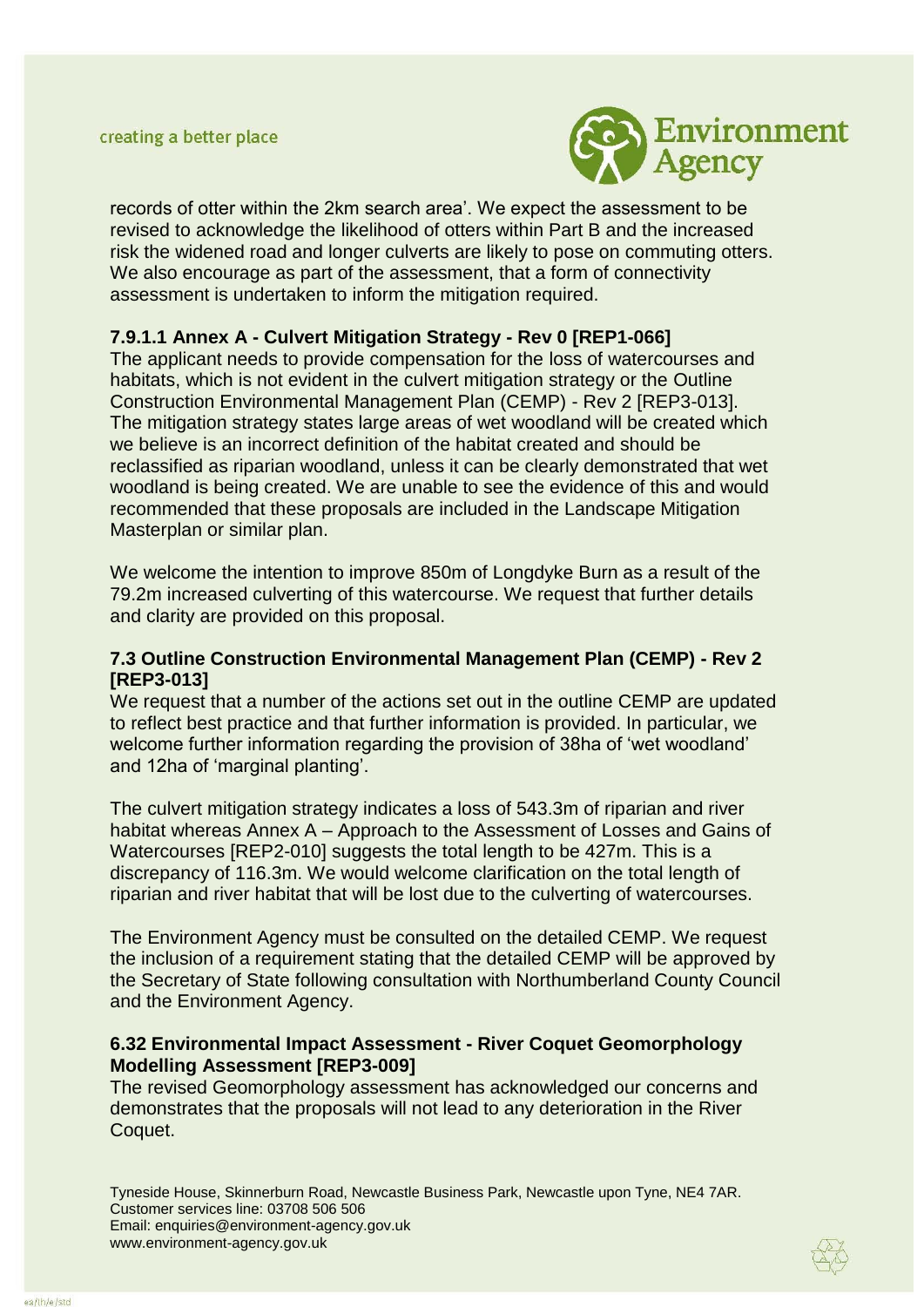

# **7.9.1.3 Annex C - Figure 11.7 Potential Contamination Sources - Rev 0 [REP1-068]**

Developments on or adjacent to Foot and Mouth burial or disinfectant sites require authorisation/permission from the Animal Health Protection Agency (APHA).

# **6.5 Environmental Statement - Figure 11.2 Superficial Geology Part [A APP-114]**

The superficial map provided still identifies peat in two of the most southerly borrow pits whilst the borehole logs do not corroborate this. There is no assessment/discussion as to the presence or not of peat, and what its relevance is in terms of impacts from dewatering. Dewatering these could impact the deposits on the east side of the carriageways (excluded from the scheme). The sand and gravel deposits and limestone formations potentially link scheme to licenced abstraction and private water supplies. Dewatering activities should assess risk to these

## **Flood Risk**

We have no flood risk concerns.

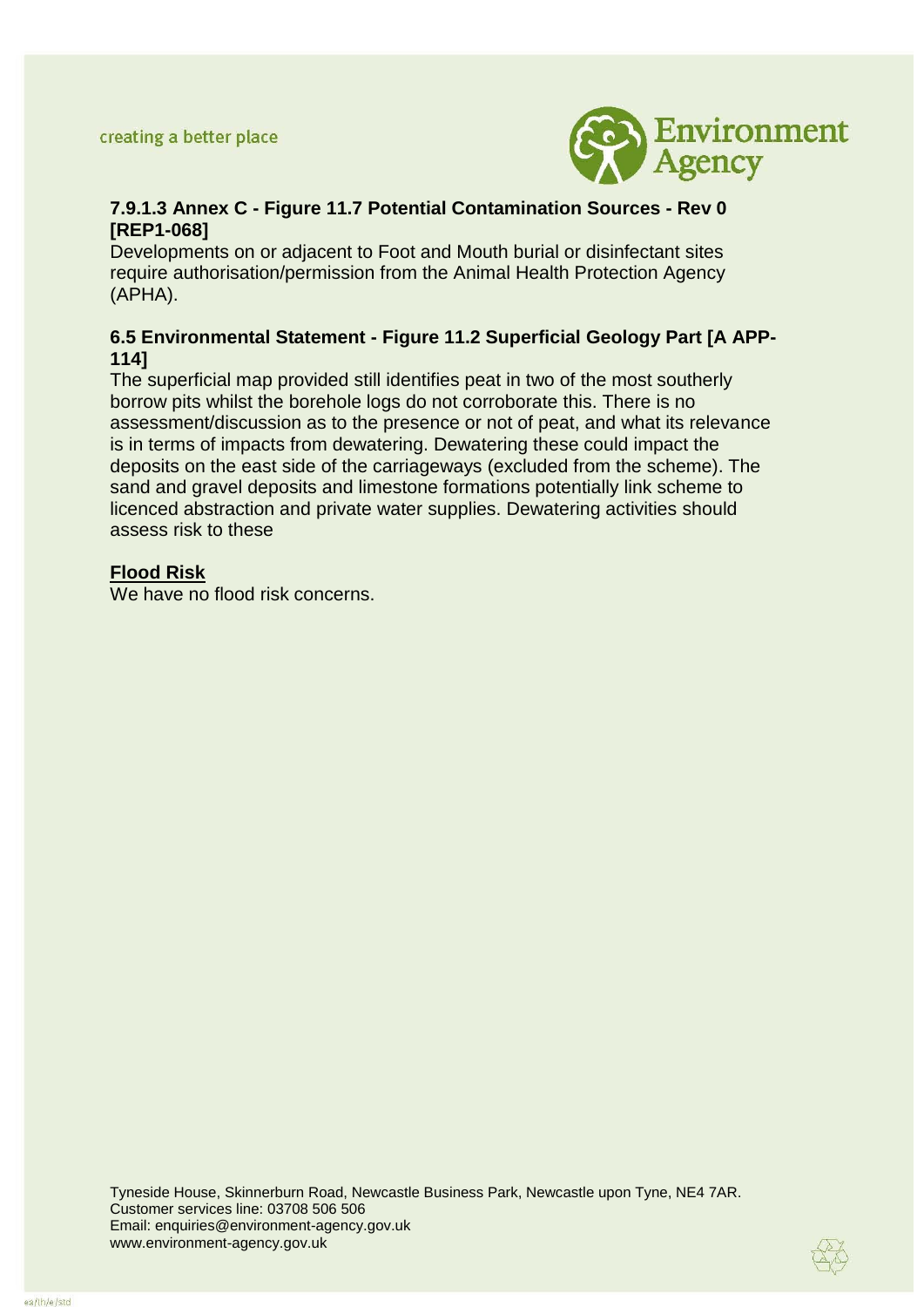

# **A1 IN Northumberland: Morpeth to Ellingham DCO Application Planning Inspectorate Reference:**

### **Written Representations On behalf of the Environment Agency (EA)**

Our response is based upon the DCO information originally submitted and accepted by the Inspector.

#### **6.29 Annex A - Approach to the Assessment of Losses and Gains of Watercourses [REP2-010]**

With respect to section 2.1, we are concerned that the dry channels/ditches identified in Part A have been removed from the phase 1 habitat plans as running water, and hence from the habitat loss and gain calculations for watercourses. We would therefore welcome clarity regarding the definition of 'watercourse' that has been used for this assessment.

It is noted that section 1.1.1 of this assessment refers to a watercourse as running water. 7.9.1 Appendix A Response to RR-04 Environment Agency - Rev 0 [REP1-065] and section A.75 states all watercourses within the DCO order limits have been identified as Habitats of Principal Importance. However, page 7 of 3.1 Draft Development Consent Order - Rev 3a [REP3-005] states that a watercourse includes 'all rivers, streams, ditches, drains, canals, cuts, culverts, dykes, sluices, sewers and passages through which water flows except a public sewer or drain'. The Water Framework Directive (WFD) aims to manage, protect and improve the water environment, and applies to all rivers (including drains and ditches), lakes, estuaries, coastal waters and groundwater. With this in mind, we would welcome clarity regarding why and how have the Cotting Burn, tributary of the Earsdon Burn, unnamed ditch (north of Longdike Burn) and tributary of Thirsdon Burn have been reassigned as dry ditches within this assessment.

We understand that a number of these watercourses may be degraded, and of reduced ecological value. However they still play a role, both in terms of habitat and connectivity. Placing these waterbodies in a culvert prevents any future opportunities for improvements, and it may break the corridor these watercourses provide. It also needs to be recognised that the status of these "dry channels" has been determined following a short field survey window that may, or may not be representative of average conditions. For example, 6.7 Environmental Statement - Appendix 10.2 Water Framework Directive Assessment Part A [APP-255] for the unnamed tributary of the Thirston Burn appears to show a flow through the culvert (figure 11-1). Redefining these features as channels rather than watercourses is a reasonable alternative approach. However, it must acknowledge that they have value, though not to the same degree as the permanent waterbodies, and that their loss will result in a reduction in biodiversity.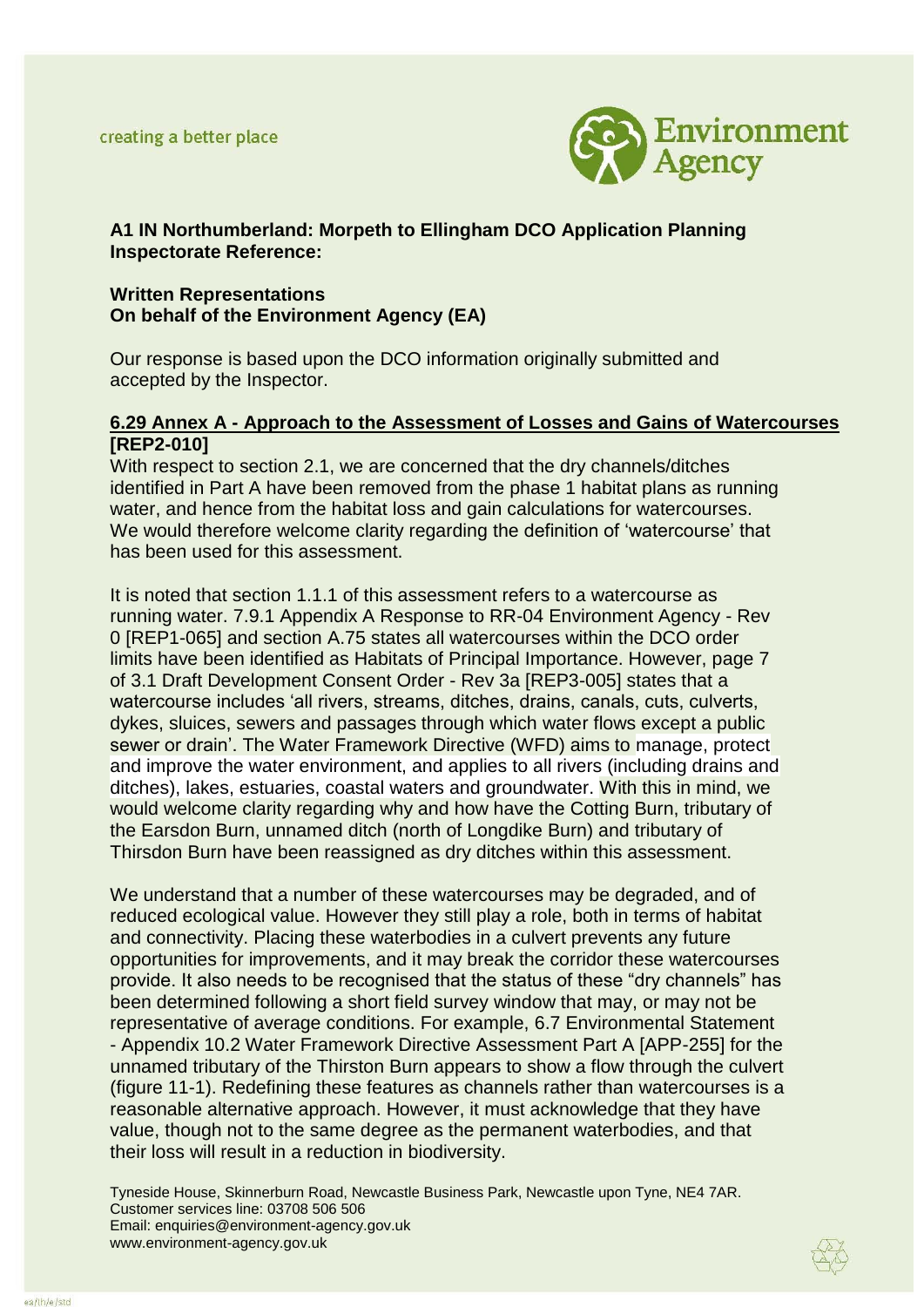

With respect to table 3-1, treating newly re-aligned watercourses as a net gain, against the lengths of watercourses lost to culverting is not an appropriate means of assessing net gain and loss. It fails to acknowledge that in re-aligning a watercourse, the original channel is lost. Any net gain would come from the newly aligned channel being longer than the original. This needs to be addressed as it provides a false impression on the overall impact of the scheme on the watercourses within the development corridor.

### **Biodiversity No Net Loss**

We are pleased to see a re-evaluation and drastic reduction in the reported loss of watercourses associated with Parts A and B of the scheme. We also recognise that Biodiversity Net Gain (BNG) is not in current planning law and is not applicable to Nationally Significant Infrastructure Projects. However, we believe that it should be used as a guide to provide the best possible outcomes, direct the mitigation and compensation designs, and achieve biodiversity betterment where feasible. This is reflected in the Government's 25 Year Environment Plan, which advocates an 'environmental net gain' principle for development, including housing and infrastructure. Furthermore, the applicant's 'Our plan to protect and increase biodiversity Strategy, 2015' (We acknowledge that this runs from 2015- 2020. However, work on the DCO submission documents took place during the lifetime of this strategy) states that 'network improvement projects will mitigate and compensate their biodiversity impacts in order achieve no net loss of biodiversity, as far as the projects are reasonably able'. In addition, 'projects will identify biodiversity opportunities and deliver actions that will achieve biodiversity betterment wherever possible'. The following outcomes from this strategy are relevant to this scheme.

- Outcome 3. We have delivered biodiversity enhancements whilst implementing a capital programme of network improvement.
- Outcome 4. We have addressed the legacy of biodiversity problems on our network via a targeted programme of investment.

There appears to be a heavy reliance on the planting of woodland as mitigation or compensation for the loss of watercourse. Tree planting is not like for like compensation This is often described as 'wet woodland' creation, which we believe is an incorrect definition of the habitat created and should be reclassified as riparian woodland, unless it can be clearly demonstrated that wet woodland is being created.

Tyneside House, Skinnerburn Road, Newcastle Business Park, Newcastle upon Tyne, NE4 7AR. Customer services line: 03708 506 506 Email: enquiries@environment-agency.gov.uk www.environment-agency.gov.uk We would welcome a package of works that would provide meaningful compensation for the loss of watercourses. We note an updated net loss of 11.69% of watercourse and a gain of 7.21% of area based units. Therefore, we would encourage opportunities to compensate for this loss with equivalent river based units. Where river units or length are lost, common compensation measures could include the re-naturalising and re-meandering of heavily modified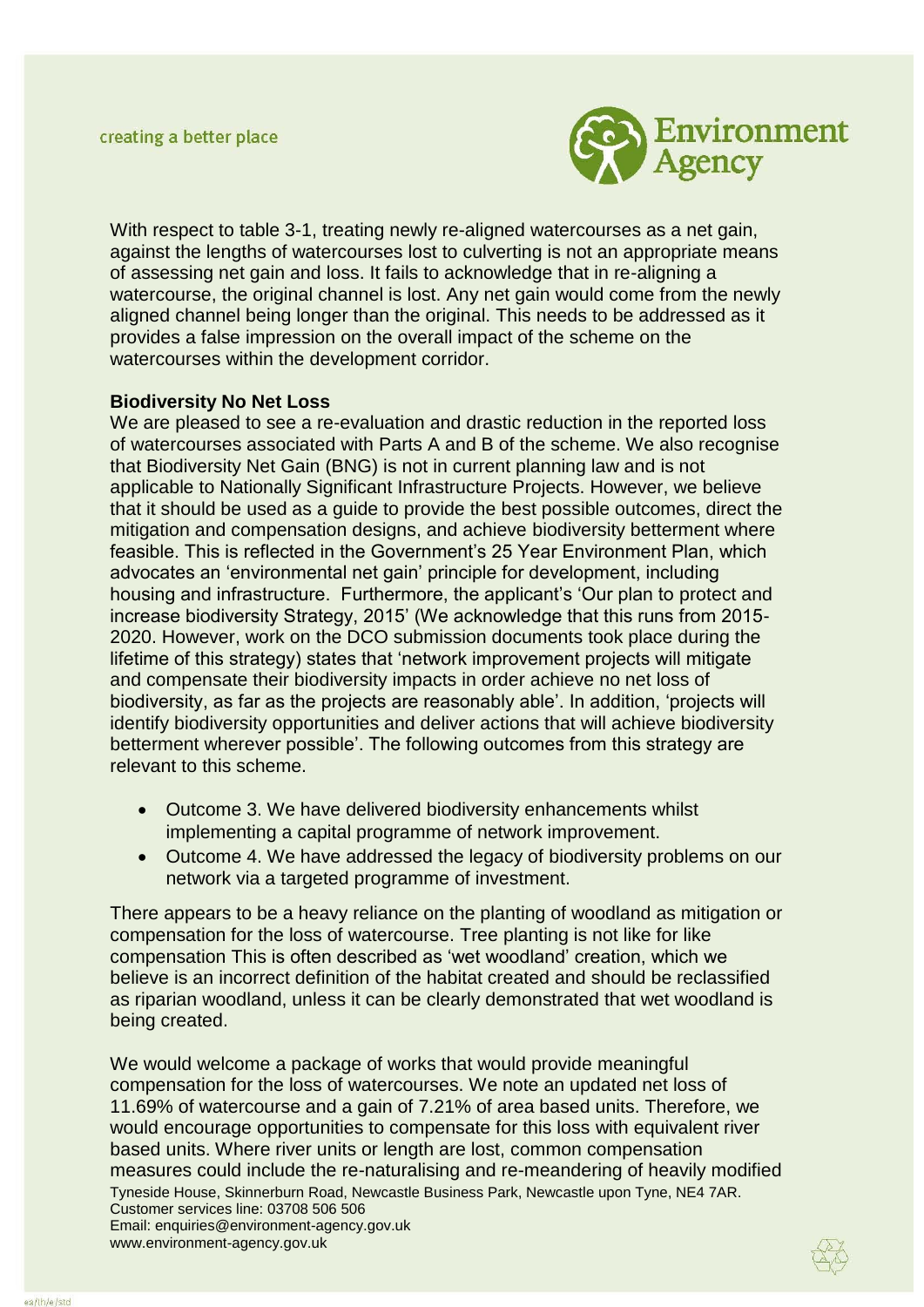

and straightened watercourses. Re-naturalising of watercourses that are found to be highly modified and historically straightened will in the long term provide a benefit to ecology and river health, whilst potentially providing gains in river length lost by the scheme.

The applicant appears opposed to this due to the impression this would cause larger environmental impacts. Although there may be some short term impacts, it is considered that the majority of short term impacts can be mitigated for through appropriate design and mitigation measures, following best practice, such as those found in the Manual of River Restoration Techniques by the River Restoration Centre. Any mitigation and compensation should also support the attainment of Good Ecological Status by 2027 in the waterbodies within the Order Limits and those connected waterbodies.

We do not provide exact examples and the advice given is aimed to support the scheme achieving no net loss which it current does not do. We also note that this may require looking beyond the DCO. It is noted that National Policy Statement for National Networks (2014), paragraph 5.25 states that the applicant may also wish to make use of biodiversity offsetting in devising compensation proposals to counteract any impacts on biodiversity which cannot be avoided or mitigated. Where significant harm cannot be avoided or mitigated, as a last resort, appropriate compensation measures should be sought.

#### **Otters**

We do not dispute the survey methods used and agree they were completed in line with relevant standard guidelines. However, we disagree with the statement 'otters are assessed as likely absent from the order limits of Part B' as referenced in action A23 of Appendix A Response to RR-04 Environment Agency' [REP1- 065], and as detailed in paragraph 9.8.2(c) of Chapter 9: Biodiversity Part B [APP-049]. The applicant has not taken into account historical records and as such has not taken a precautionary or full informed approach to their assessment, despite an acknowledgement that 'the desk study recorded 13 records of otter within the 2km search area'

We also disagree with the statement, 'the assessment considered those records within the last 10 years, as earlier records may not be relevant to the current ecological baseline'. Although this may be applicable on smaller schemes, or for species that are in decline, otters are generally seen to be experiencing a favourable increase in their distribution and population and as such, it is expected that populations of otter could be higher than what records indicate. Furthermore, any future increase in otter population, as is the goal of nature conservation for the species, should be taken into account due to the lifespan of the road and its increased barrier to mammal movement. Nonetheless, a number of the records within 2km are within 10 years and again, these have not been considered in their assessment.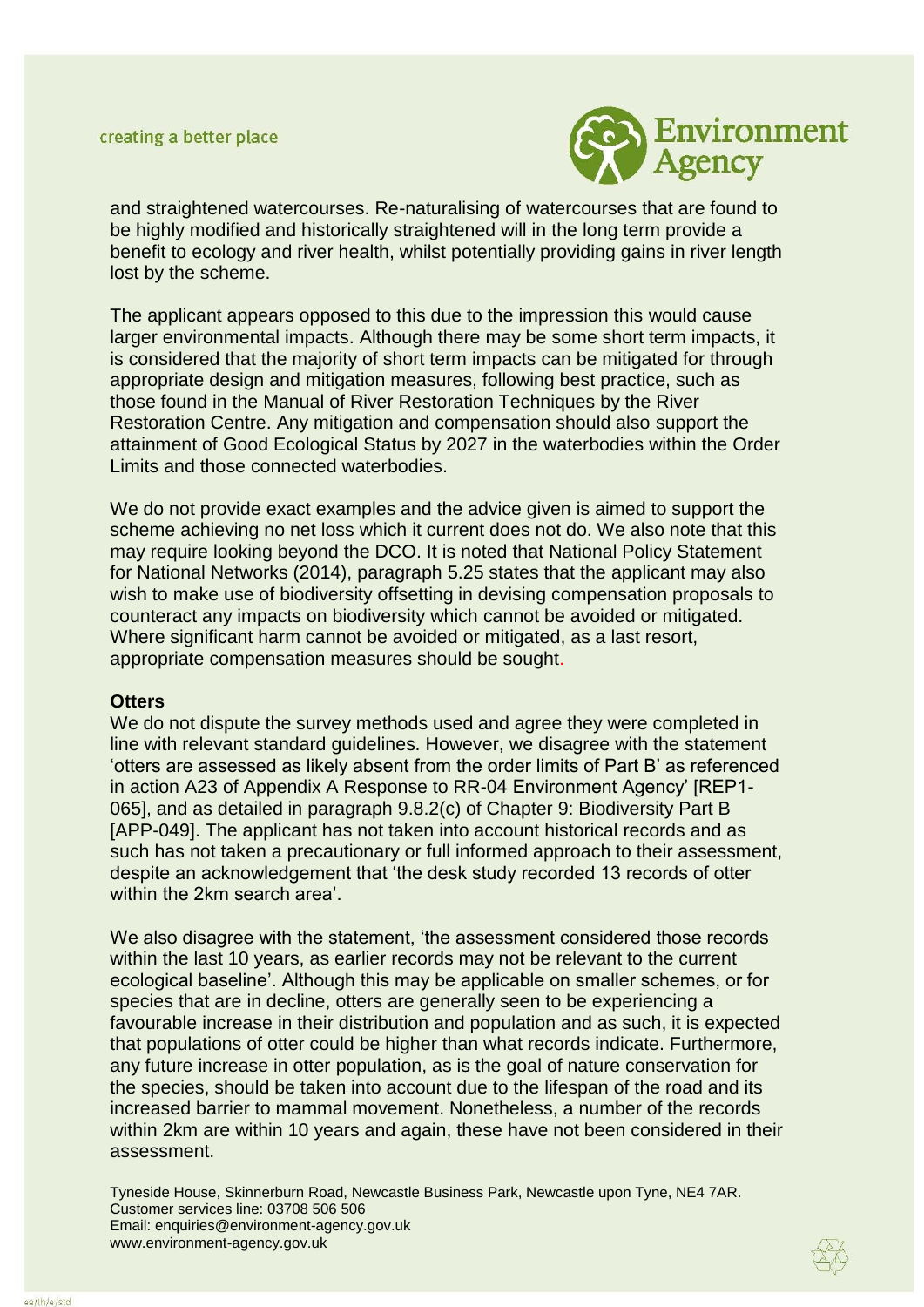

We do not disagree with search area used and have not requested this be widened as highlighted above, as records are present within the 2km boundary. The example of using 5km for highly mobile species was used to highlight and support our opinion that otters are widespread across the area.

The survey methodology used is effective for identifying rest sites within a distance (c.200m) that could result in disturbance. However, records provide an important indicator of their likely presence in the wider area and their potential to be transient within proximity to the scheme, which we believe is clear from the '13 records of otter within the 2km search area'. Even though otters were not detected within 250m of the scheme, local knowledge and opinion shared by those at the Environment Agency is that we consider them as present extensively across Northumberland. This is supported by known ecological characteristics of otters as they are known to have range of up to 32km. Therefore if records are found within 2km, we would expect them to be at least transient within the vicinity of the scheme which appears to have been acknowledged in the applicant's response. However no mitigation is proposed. This is seen in contradictory statements within 7.11 Applicant's Comments on Responses to ExA's First Written Questions [REP2-020], such as 'otter are assessed as likely absent from the order limits of Part B'. However, the applicant then states 'The Applicant accepts that there is potential for otter to use crossing points / watercourses as commuting routes, particularly associated with Part A ', thus suggesting that there is potential for otters to use Part B for commuting albeit less frequently.

The failure to acknowledge the likelihood of otter in Part B is even more concerning when records within 2km are looked at in greater detail. Of the 14 records found by our search for within 2km of the scheme, six are records of dead otters / road traffic accidents on the A1, within the DCO limits. This clearly highlights that the current single carriageway road already forms a barrier to movement and has resulted in deaths of otters. By increasing the length of the existing culverts, this will further discourage otters to use them, and by increasing the width of the road, there is a higher potential for further road traffic collisions given the greater crossing distances.

As it is may be unfeasible for culverts to be upgraded, we expect the assessment to be revised to acknowledge the likelihood of otters within Part B, and the increased risk the widened road and longer culverts are likely to pose on commuting otters. We would encourage as part of the assessment, that a form of connectivity assessment is undertaken to inform the mitigation required. We acknowledge this may seem a bespoke study for mobile mammals. However this is something seen on other major road schemes such as within the 'Deer Vehicle Collision Study' for the A9 Duelling Scheme. We cannot assume that otters that are acclimatised to the current pressures and provision of existing 'safe' passage will be equally encouraged to use longer culverts or avoid crossing the roads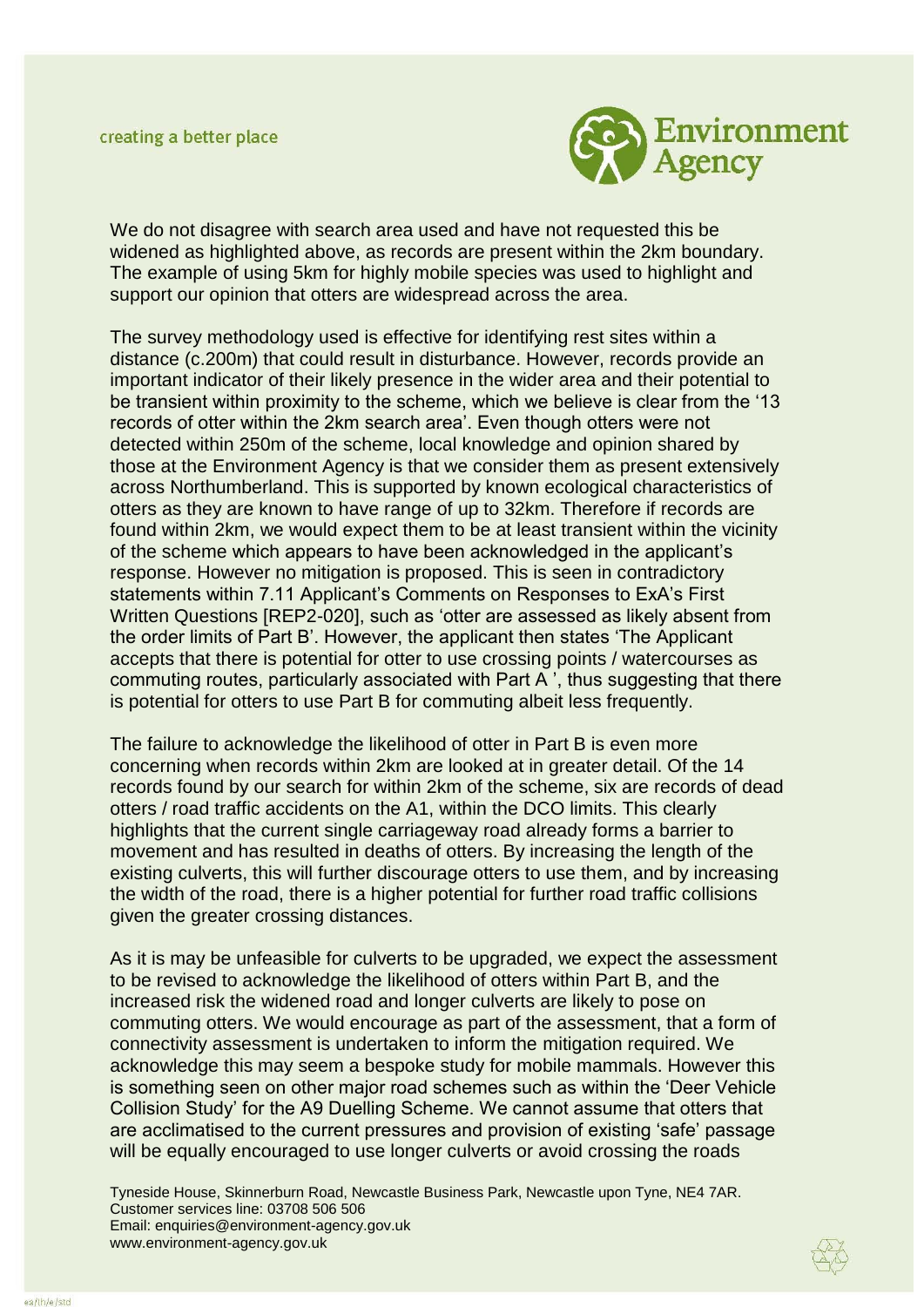

without providing any further mitigation, such as making culverts more attractive to them to use. Any designs should conform to guidance on mammal passage, where risks have been adequately assessed.

In terms of mitigation design, it is noted that there is a culvert proposed at 51m with an encouraging 1.5m diameter, yet a longer culvert of 55m with only 0.6m diameter. Where possible, the largest sized pipe should be used to encourage use. We would welcome further details and justification regarding culvert diameter and lengths, and why the largest possible size isn't being used.

### **7.9.1.1 Annex A - Culvert Mitigation Strategy - Rev 0 [REP1-066]**

We support the inclusion of the culvert mitigation strategy, which outlines what is currently there and the proposed mitigation measures. The reference to realigned channels as new improved watercourses needs to be set against the fact that the original channel will be lost. This needs to be reflected the left hand side of the table, current conditions in order to provide clarity and balance. The addition of accompanying maps would also improve the strategy.

It is evident that the applicant has mitigated against the impacts the scheme will have on fish passage, via the introduction of low flow channels, baffles and gravel beds within culverts. However, the applicant still needs to provide compensation for the loss of watercourses and habitats, which is not evident in the culvert mitigation strategy or the Outline Construction Environmental Management Plan (CEMP) - Rev 2 [REP3-013].

The mitigation strategy states large areas of wet woodland will be created. We believe this is an incorrect definition of the habitat created and should be reclassified as riparian woodland, unless it can be clearly demonstrated that wet woodland is being created. The areas of 'wet woodland' created appear to align with the comments made in 7.9.1 Appendix A Response to RR-04 Environment Agency [REP1-065] which claim 'c.38ha of wet woodland and c.12ha of wetland marginal planting'. However, we are unable to see the evidence of this and request that these proposals are included in the Landscape Mitigation Masterplan or similar plan.

We welcome the intention to improve 850m of Longdike Burn as a result of the 79.2m increased culverting of this watercourse, as reported in the action A-B40 of 7.3 Outline Construction Environmental Management Plan - Rev 2 [REP3-013] and 6.2 Environmental Statement - Chapter 9 Biodiversity Part A, table 9-23, EM0047 [APP-048]. However, we request that further details and clarity are provided on this proposal.

Improvements are described as 'nutrient management measures to address adverse impacts of run-off from agricultural land, aquatic planting and bankside stabilisation'. However, we would welcome evidence from the applicant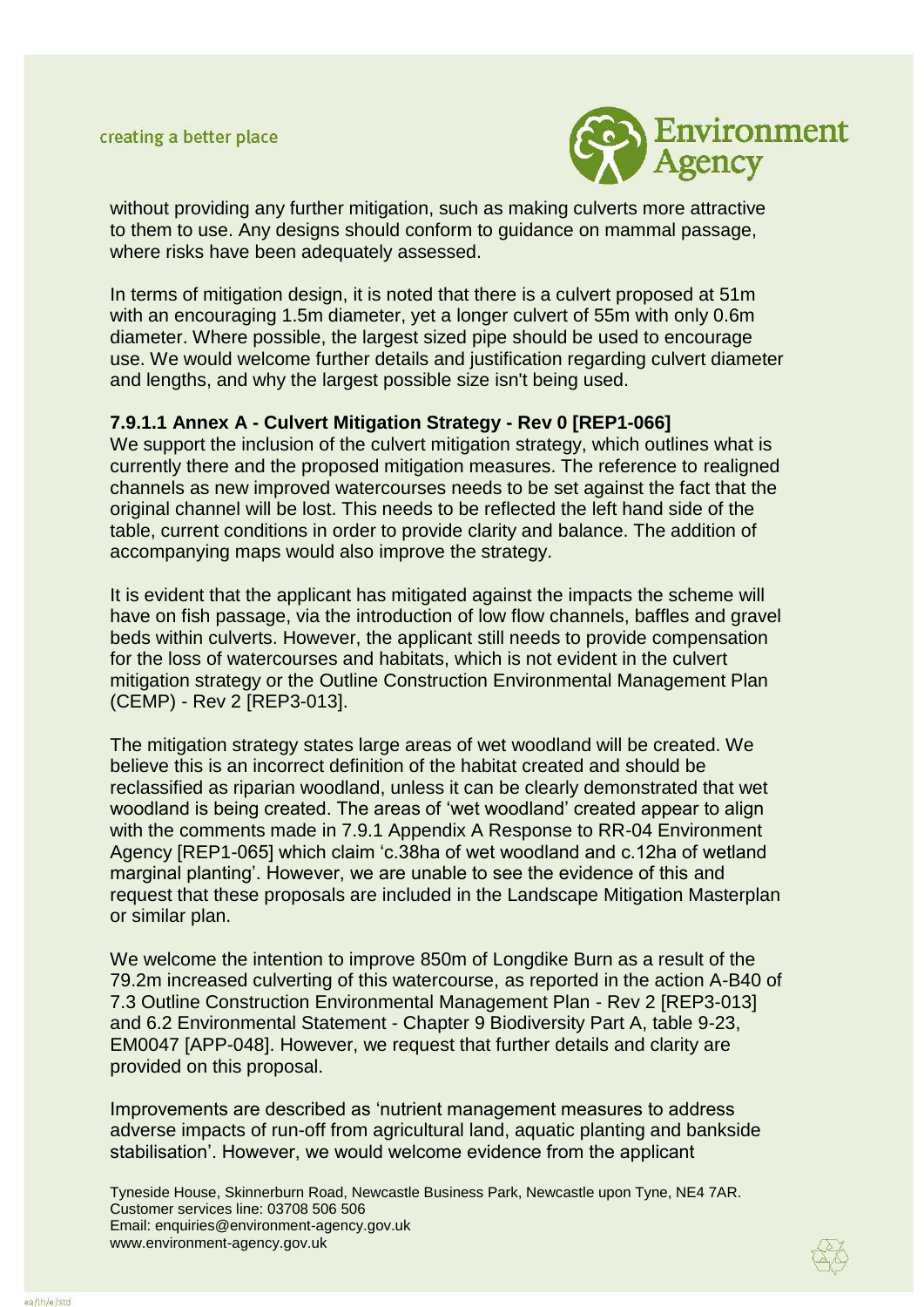

demonstrating that nutrients from agricultural land are impacting the Longdike burn at the proposed improvement site. In particular, is there an identified source and point of entry to the watercourse that needs to be addressed? What type of work bank stabilisation is proposed? We would welcome early engagement during the development of these measures to ensure they are appropriate and effective. We are also able to provide alternative locations to applicant in order to help deliver mitigation and compensation for this scheme, on waterbodies that are hydraulically linked to the DCO and in need of improvements to improve their WFD status.

# **7.3 Outline Construction Environmental Management Plan (CEMP) - Rev 2 [REP3-013]**

### **Protection of protected species**

Action S-G8 states that 'Any tree felling will be carried out by experienced contractors to reduce direct mortality of protected species according to agreed felling methods between contractors and the ECoW'. A 'reduction' is unacceptable and may constitute an offence under UK and EU law if tree felling results in the disturbance, harm, death or damage to resting places of a number of protected species. If any tree felling cannot avoid an offence then it must either be avoided or a method statement produced and likely licence acquired to enable tree felling whilst ensuring protection and mitigation.

Action A-B17 states that a pre-commencement walkover survey for otters. However, it does not provide timescales nor does it identify the procedure if an otter rest site is found within the scheme.

#### **Invasive Non-Native Species (INNS)**

With regards to action S-B8, we wish to review Biosecurity Method Statement (reference to S-B8) once produced. Therefore, we request that this action is updated to reflect this.

#### **ECoW Responsibility**

Table 2-1(Responsibility Matrix - Ecological Clerk of Works (ECoW) (main contractor), states that ECoWs are responsible for ensuring that all ecological mitigation measures are implemented on site and ensuring that the requirements of ecological licences. However, action B-B28 states that 'monitoring will be undertaken throughout the construction period by a site-based ECoW. The ECoW will ensure construction works remain compliant with mitigation measures prescribed within the outline CEMP and then in the CEMP produced by the main contractor'. The role and responsibilities of the ECoW suggests that the ECoW responsible for enforcing compliance with legislation and planning conditions. They do not have legal, and likely do not have contractual powers, to do so and under Construction Design and Management Regulations 2015 they are the responsibly of the principle contractor. As defined by CIEEM [\(https://cieem.net/i](https://cieem.net/i-am/current-projects/accredited-ecow/)[am/current-projects/accredited-ecow/\)](https://cieem.net/i-am/current-projects/accredited-ecow/), ECoWs 'oversee the management of the risks on construction sites'.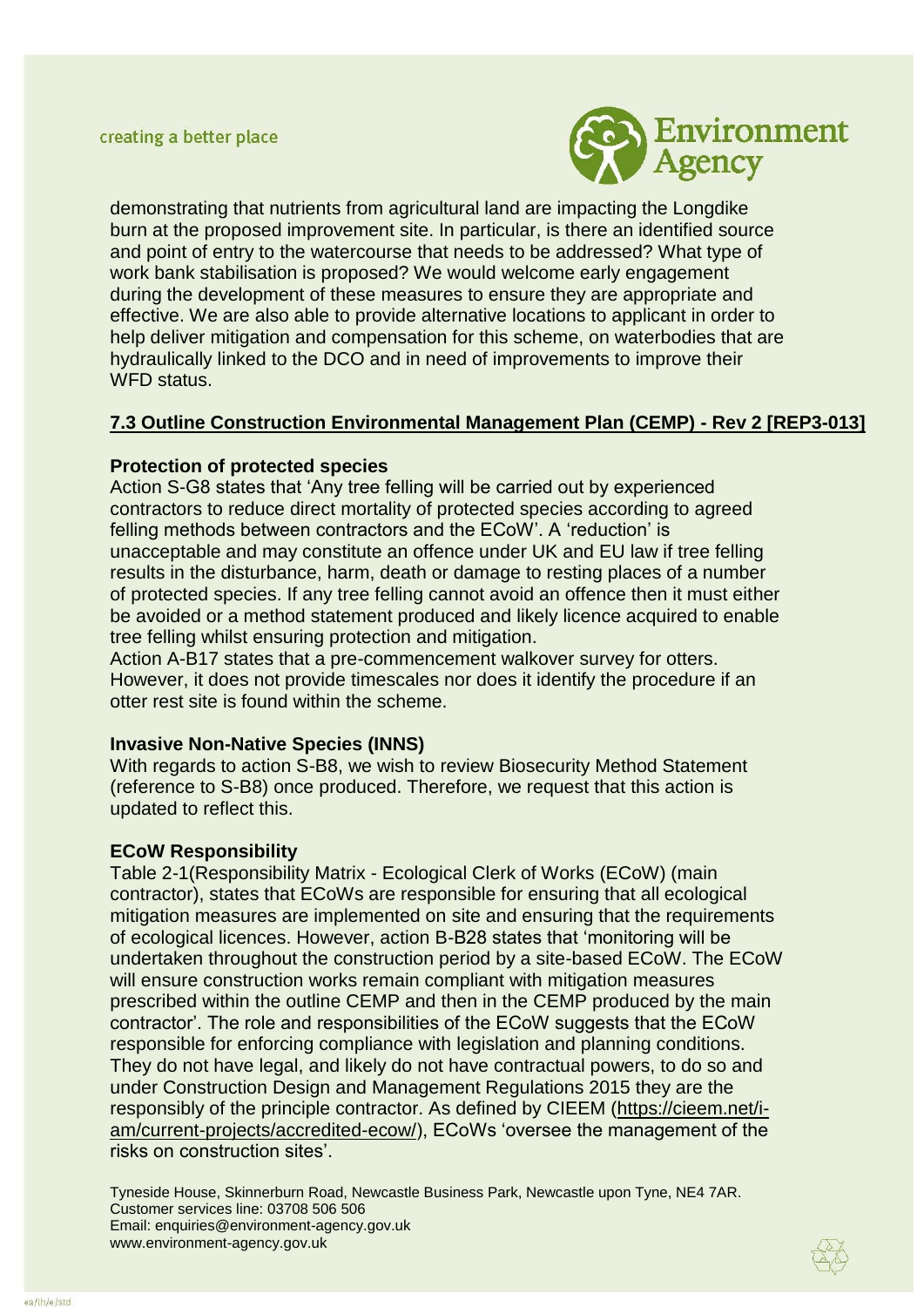

We welcome the requirement for a competent, qualified and experienced ECoW during construction that is either an Accredited ECoW by CIEEM or a member of The Association of Environmental Clerks of Works (AECoW). As such, it should be made clear that the ECoW's responsibility is to monitor compliance with environmental legislation, policy or mitigation and advice on compliance with the environmental planning conditions, with preparation of compliance reports for clients and stakeholders and advisory reports for site managers/staff.

#### **Monitoring**

With respect to table 5-1(Monitoring to be Carried out During Construction) it states that monitoring of the freshwater environment will be undertaken by the Environmental Manager (ECoW) and the frequency is 'As required, for instance during fish rescue activities.' It also states that surface watercourses located within 50m of earthworks will be monitored/inspected to identify any pollution as a result of e.g. silt, fuel or chemicals on a weekly basis by the Environmental Manager. This should be updated to comply with the updated S-GS13 which states: 'During construction works surface watercourses located within 50m of earthworks will be monitored/inspected regularly. Watercourses in high risk areas and where construction activities are more intensive will be subject to more regular checks, and clear actions will be defined by the main contractor in consultation with the Environment Agency, such as reporting when limits (such as turbidity NTU levels) are reached so that pollution incidents are appropriately reported to Environment Agency and issues are resolved. A baseline will be established prior to the commencement of construction.'

#### **Watercourse Protection and Silt Treatment**

The inclusion of additional silt mitigation measures and concepts such as those in action S-W9 are highly welcomed. S-GS4 states 'pollution control measures including detention basins and filter drains will be incorporated into the drainage design of the Scheme.' This appears to indicate that the permanent structures designed to handle the operational phase and not the construction phase may be used. We would like to reiterate that detention basins are designed for the operational phase of the scheme, as such these should not be relied upon to deal with the large volumes of contaminated water that are associated with construction activities, as they are highly unlikely to be able to cope, and therefore result in pollution incidents and impacts upon ecology throughout the scheme. We recommend that dedicated sediment traps and settlement ponds should be designed into the scheme, and where these are unlikely to be effective, treatment systems such as lamella tanks and chemical dosing should be costed into the scheme.

### **Larger area for construction required on the north bank, increasing pollution risk to River Coquet**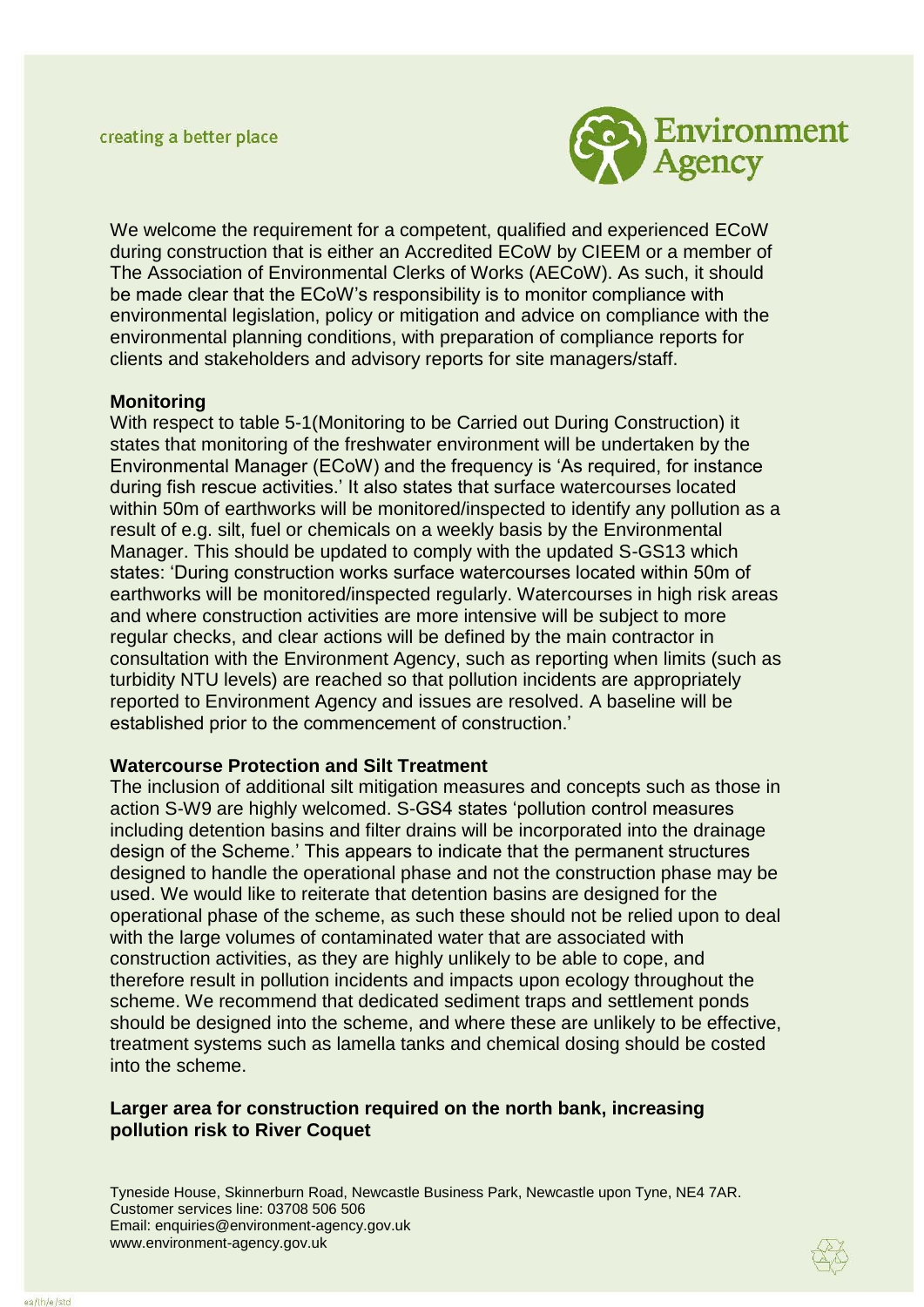

A larger area of exposed soils on the northern bank will result in a greater risk of the creation and accumulation of site water with a high sediment load. Due to the nature of the works, there will be limited area to treat the water through standard methods such as settlement lagoons. A bespoke plan for treating the anticipated volumes and chemistry of the water should be developed, this must take into account any permits that may be required taking into account the designated receiving waters if using chemical dosing. The outline CEMP does not appear to identify the higher risks posed to the designated watercourse at this location. By not acknowledging the greater risk at the early stages, this risks sediment management not being adequately designed into the temporary works.

#### **Watercourse mitigation / Compensation**

The suggested mitigation of 38ha of 'wet woodland' and 12ha of 'marginal planting' is not contained within table 3-1- Register of Environmental Actions and Commitments: The Scheme. Therefore there does not appear to be a defined commitment for mitigation and compensation for the impacts on the watercourses. It would be beneficial to know if the feasibility and locations of these been assessed? If so, where is the mapping associated with these as they appear to be missing from the Landscape Mitigation Masterplan. We would also welcome clarification regarding whether the 'wet woodland' is wet woodland, or if it's riparian planting? Furthermore, we would welcome clarity regarding whether protection measures from grazing pressures for this mitigation been established.

**Action A-B40** refers to compensation due to the direct loss of ~35m of the Longdike Burn due to the Bockenfiels Culvert (12) extension. It is understood that improvements will be delivered on a ~850m section of the Longdike Burn within the temporary boundary. Although we welcome compensation for the direct loss of ~35m of watercourse, we request further details on this proposal.

As stated previously in this letter, improvements to the Longdike are described as 'nutrient management measures to address adverse impacts of run-off from agricultural land, aquatic planting and bankside stabilisation'. However, we would welcome evidence from the applicant demonstrating that nutrients from agricultural land are impacting the Longdike burn at the prosed improvement site.

**A-W2 – A-W13** (excluding A-W7, 10, 14) and **B-W1** details mitigation that will be delivered through culvert design to manage risk to the water environment and improve ecology. The majority of this mitigation focuses on maintaining fish passage due to the culverting of watercourses. However the localised impacts of the scheme due to the culverting of watercourses will be significant. There is no reference as to how the applicant will provide mitigation and/or compensation for the culverting of watercourses and the resulting loss of riparian and river habitat.

We welcome the opportunity to be involved in discussions at the detailed design stage in relation to A**-W16**, construction of culverts and outfalls on the Longdike **Burn** 

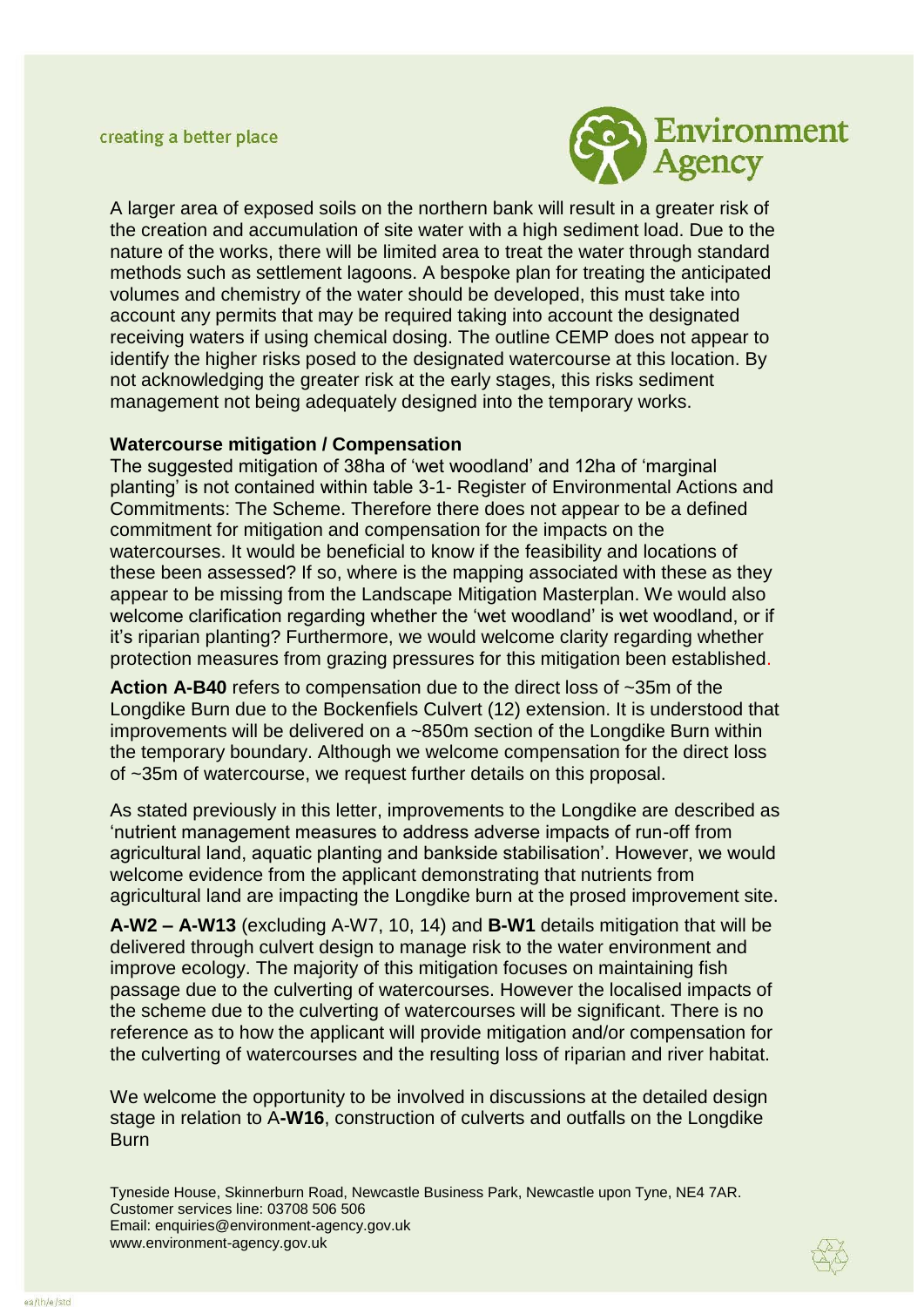

The culvert mitigation strategy indicates a loss of 543.3m of riparian and river habitat whereas Annex A - Approach to the Assessment of Losses and Gains of Watercourses [REP2-010] suggests the total length to be 427m. This is a discrepancy of 116.3m. We would welcome clarification on the total length of riparian and river habitat that will be lost due to the culverting of watercourses.

The Environment Agency must be consulted on the detailed CEMP. Therefore, we request the inclusion of a requirement stating that the detailed CEMP will be approved by the Secretary of State following consultation with Northumberland County Council and the Environment Agency.

### **Geomorphology**

With respect to action S-W6, the CIRIA Culvert, Screen and Outfall manual, section 9.2 states that a watercourse's hydromorphology should be considered in the design of culverts, screens and outfalls. When undertaking the design of new or replacement culverts, screens and outfalls (including their removal) it is important to assess and mitigate the impact of hydrogeomorphology. Ideally this should be undertaken by consulting an expert geomorphologist. This is to ensure that the response of the watercourse and sediment regime is fully understood and that the siting and design has a beneficial or minimal impact and works with natural processes. Therefore, we welcome the commitment to take hydromorphological considerations into account during the design of the scheme's culverts. However, we are concerned by the phrase "where appropriate", as this would imply divergence from best practice. Section 9.6.7 of this guidance outlines 4 broad principles that should be applied in the construction of new culverts.

- 1. When installing the culvert, the invert should be below the existing natural bed level. The design principal is to maintain bed material diversity through the culvert and avoid conditions where the culverts flat surface will be exposed. Appropriate burial depths for the retention of a natural bed are often in the region of 300mm – 600mm.
- 2. Maintaining the natural channel width, bed level and slope will provide adequate water velocity and depth for fish passage. Box culverts with wide flat floors should be avoided on fish migration routes if low flow depths (<200mm) occur, unless a low flow notch is provided. The installation of baffles in the invert of the culvert can improve conditions for fish and invertebrates by slowing the flow and locally increasing depth and encouraging the accumulation of gravels in refuge areas behind the baffles.
- 3. Bottomless culverts are recommended as these will maintain a natural bed. However, where this is not possible the hard culvert invert should be set below bed level.
- 4. Other features such as fish blocks, individual baffle structures or eel matting may be re-fitted through existing pre-cast culverts to provide refuge and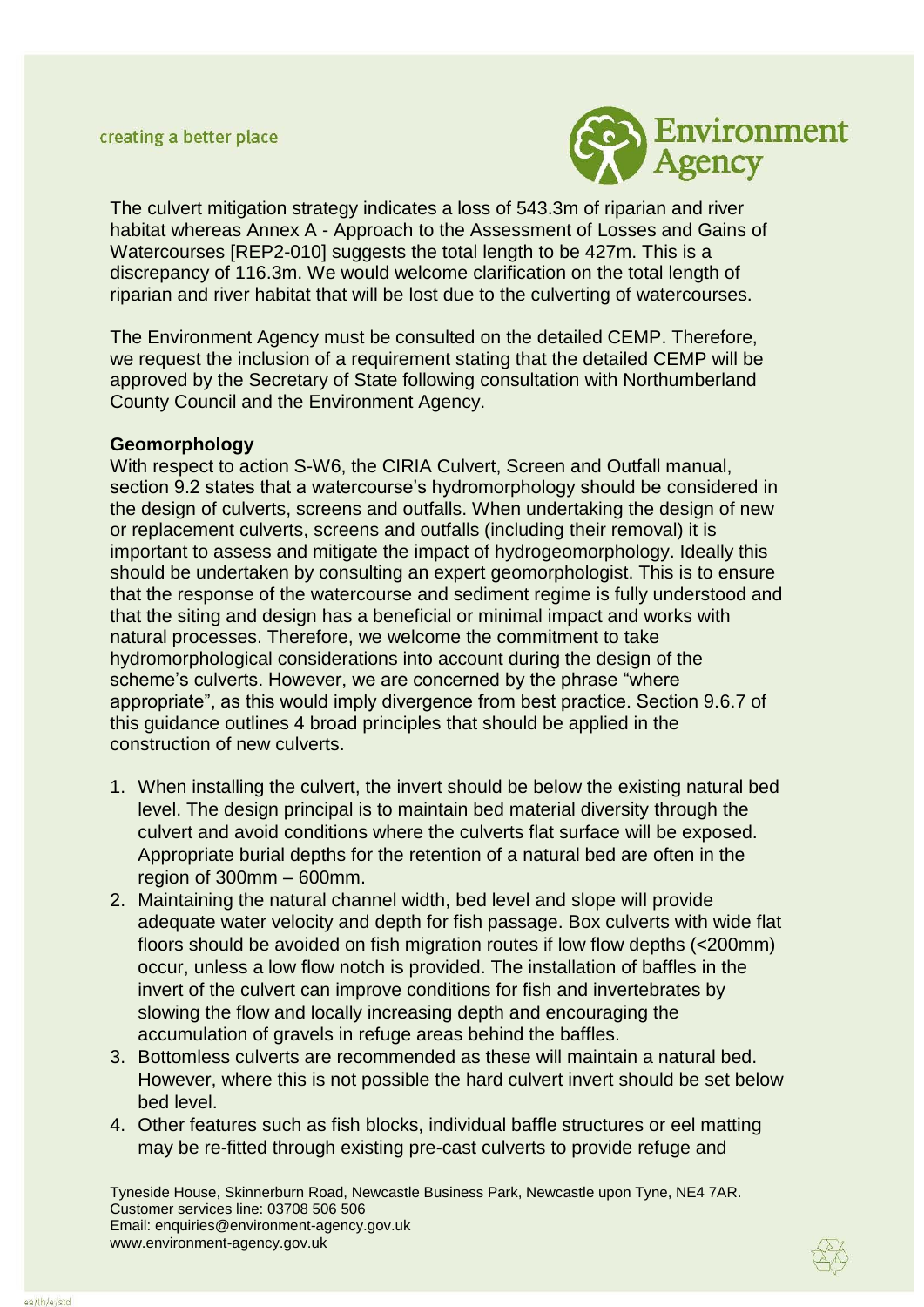

diversity, improve passage and to help accumulate and retain material and improve conditions for fish, eels and invertebrates.

It is noted that there is a huge variation in the depth of "natural" bed proposed for the culverts, ranging from 100mm to 250mm. It is also unclear whether any of the culverts have a 300mm deep bed. Therefore, if the above principles are not being applied to new or existing culverts, we would welcome the inclusion of narrative /reasoning behind this decision.

With respect to the realignment of sections of the Fenrother, Kittycarter and the tributary of the Thirston Burn, we support the ambition to provide varied substrate features and flow dynamics within the watercourse channel and assist the movement of aquatic species. The realignment of these streams creates an opportunity to significantly improve these streams, and we would welcome the opportunity to work with the applicant in achieving this. Mimicking the existing channel conditions would be considered a missed opportunity, and failure to delivery on the applicant's commitments to the biodiversity challenge. In particular, the Government's Road Investment Strategy states that there should be 'no net loss of biodiversity from Highways England's activities, both from new schemes and its operational estate and progress towards the target of delivering a net gain in biodiversity by 2040. The mitigation and compensation measures outlined in the Culvert Mitigation Strategy [REP1-066] and in the outline CEMP provide a good framework to develop and build upon. However, it needs to acknowledge that culverting a watercourse leads to:

- Reduced ecological value within concrete channels and with reduced light.
- Loss of and adverse effects on environmental features and wildlife habitat including disruption of the linear habitat of a watercourse, stopping species from spreading naturally.

Measures such as baffles, fish easements, the establishment of natural beds and designing culverts around hydromorphological principles are means to prevent, reduce or control the adverse effects of culverting these watercourses. These should not be confused with measures to compensate for the loss of the watercourse through culverting.

It is considered that the length of watercourse lost or altered by the scheme is an under estimate as it doesn't take into account headwalls, scour protection, bank protection etc.

The proposals for wetlands, wet woodland and along the Longdike Burn are welcomed, but we would like further details around these suggestions. We have some concerns that terrestrial habitats may not adequately compensate for the loss of a river or stream to a culvert.

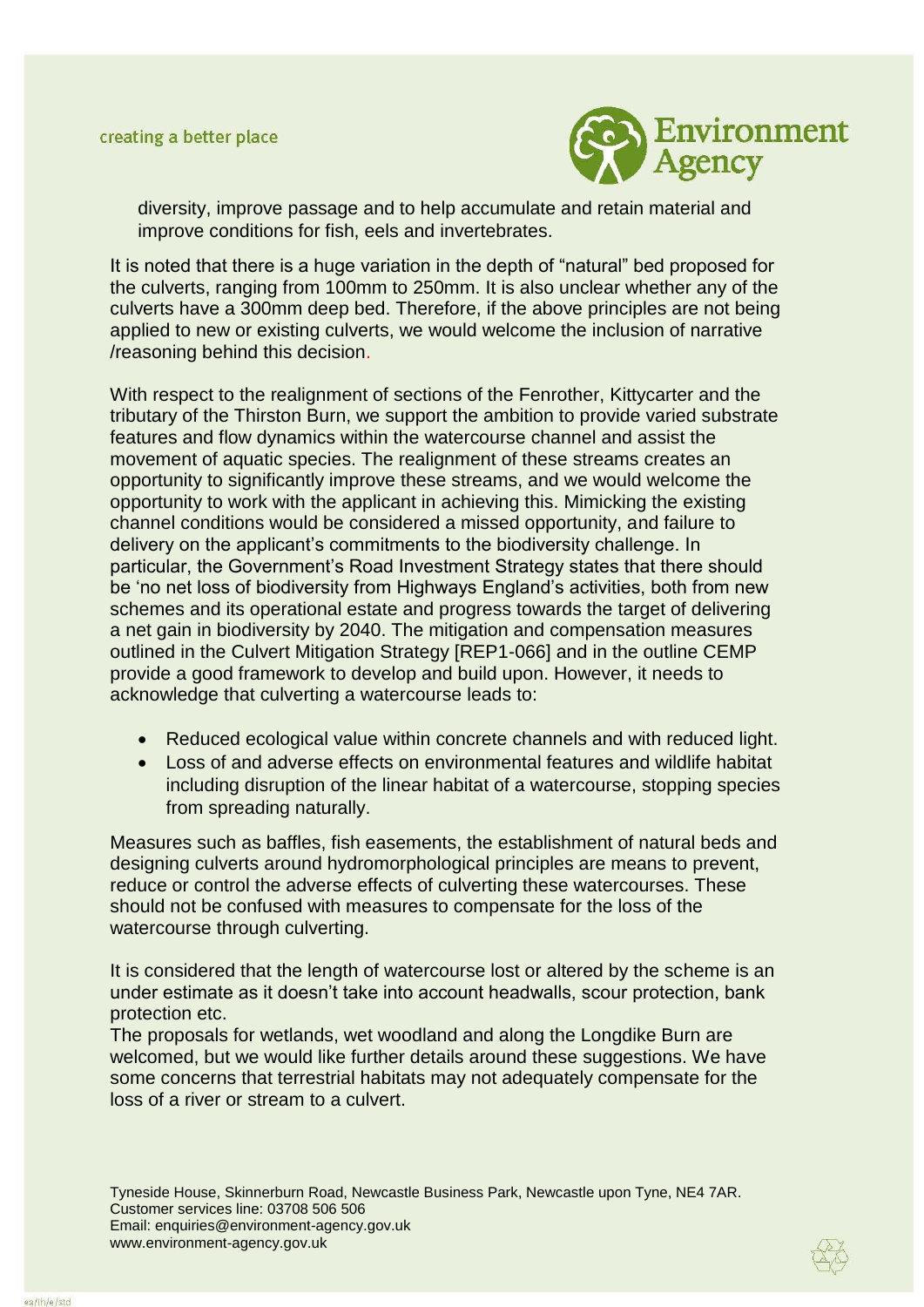

# **[6.32 Environmental Impact Assessment -](https://infrastructure.planninginspectorate.gov.uk/wp-content/ipc/uploads/projects/TR010059/TR010059-001295-David%20Morrow%20on%20behalf%20of%20the%20Applicant%20-%20Other-%20Environmental%20Impact%20Assessment%20(EIA)%20Information%204.pdf) River Coquet Geomorphology [Modelling Assessment](https://infrastructure.planninginspectorate.gov.uk/wp-content/ipc/uploads/projects/TR010059/TR010059-001295-David%20Morrow%20on%20behalf%20of%20the%20Applicant%20-%20Other-%20Environmental%20Impact%20Assessment%20(EIA)%20Information%204.pdf) [REP3-009]**

The revised Geomorphology assessment has acknowledged our concerns and demonstrates that the proposals will not lead to any deterioration in the River Coquet.

## **6.34 Environmental Impact Assessment - Surface Water Outfall Strategy [REP3-011]**

We welcome the inclusion of setback outfalls on the Floodgate Burn, River Lyne, Earsdon Burn, Longdike Burn, Denwick Burn and White House Burns to reduce the loss of riparian habitat vegetation.

## **Appendix A Response to RR-04 Environment Agency**

The applicant's response to reference A.2, A.5, A.81, and A.82 refers to the fact that it is not viable to create new lengths of open watercourse to mitigate for the loss of watercourse as a result of the scheme. We would like to confirm that we agree with this, and that at no point have the Environment Agency suggested the creation of new lengths of watercourse to provide mitigation or compensation for the scheme.

# **Annex C - Figure 11.7 Potential Contamination Sources - Rev 0 [REP1-068]**

Developments on or adjacent to Foot and Mouth burial or disinfectant sites require authorisation/ permission from the Animal Health Protection Agency (APHA).

## **6.5 Environmental Statement - Figure 11.2 Superficial Geology Part A [APP-114]**

Further information is required. The superficial map provided still identifies peat in two of the most southerly borrow pits whilst the borehole logs do not corroborate this. There is no assessment/discussion as to the presence or not of peat and what its relevance is in terms of impacts from dewatering.

Dewatering these could impact the deposits on the east side of the carriageways (excluded from the scheme). The sand and gravel deposits and limestone formations potentially link scheme to licenced abstraction and private water supplies. Dewatering activities should assess risk to these.

## **Flood Risk**

We have reviewed 7.9.1.2 Annex B - Flood Risk Addendum - Rev 0 [REP1-067] and 6.30 Environmental Impact Assessment - Flood Risk Outside Order Limits [REP3-007]. The Flood Risk Addendum [REP1-067] now discusses the possibility of moving the piers of the proposed bridge structure over the River Coquet. The Addendum states that during a 1 in 1000 year flood event the calculated increase in depths is 0.25m. Although any increase should be avoided, and ideally flood risk should be reduced, there is no increase in risk to any receptors up or